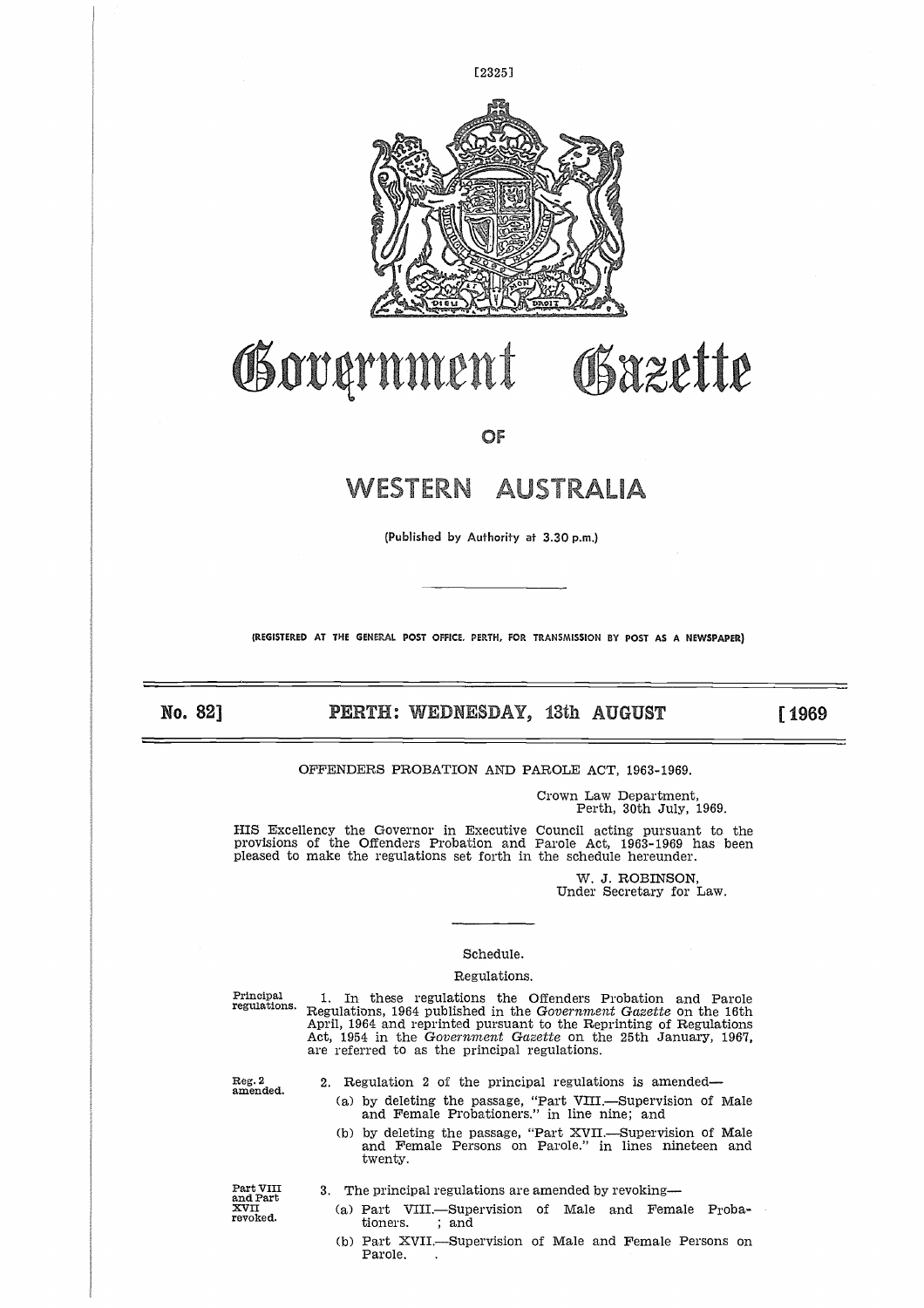# TRANSFER OF LAND ACT, 1893-1969.

Crown Law Department, Perth, 30th July, 1969.

HIS Excellency the Governor has been pleased to consent to the regulations made by the Commissioner of Titles under the provisions of section 181 of the Transfer of Land Act, 1893-1969, and set forth in the schedule hereunder.

W. J. ROBINSON, Under Secretary for Law.

# Schedule.

# Regulations.

Principal regulations.

1. In these regulations the Transfer of Land Act Regulations, published in the *Government Gazette* on the 16th March, 1951 and amended from time to time thereafter by notices so published, are referred to as the principal regulations.

Reg. 2 amended.

2. Regulation 2 of the principal regulations is amended by sub-stituting for the words "iron gall ink of good permanence", in paragraph (b), the word "ink".

Reg. 4 amended.

3. Regulation 4 of the principal regulations is amended by sub-stituting for the words "iron gall ink of good permanence", the word "ink".

## TRAFFIC ACT, 1919-1969.

Police Department, Perth, 30th July, 1969.

T.0 59/660.

HIS Excellency the Lieutenant-Governor in Executive Council acting pursuant

to the powers conferred by the Traffic Act, 1919-1969 has been pleased to make the regulations set out in the schedule hereto, to take effect on and after the 1st January, 1970.

R. T. NAPIER, Commissioner of Police.

#### Schedule. Regulations.

Hall's Creek. Nullagine.<br>Laverton. Sandstone.<br>Leonora. Upper Gascoyne.

Principal regulations.

1. In these regulations the Traffic (Licensing Authorities) Regulations, 1968, published in the *Government Gazette* on the 8th April, 1968, and thereafter, from time to time, amended by notices so published, are referred to as the principal regulations. Committee Committee Committee Committee Committee Committee Committee Committee Committee Committee Committee Committee Committee Committee Committee Committee Committee Committee Committee Committee Committee Committee Co Schedule.<br>
Regulations.<br>
Hester regulations the Traffic<br>
ms, 1968, published in the *Governn*<br>
58, and thereafter, from time to til<br>
hed, are referred to as the principal<br>
gulation 36 of the principal regulat<br>
for subregul Regulations.<br>
Regulations.<br>
These regulations the Traffic (Licens<br>
Dons, 1968, published in the Government G<br>
68, and thereafter, from time to time, am<br>
hed, are referred to as the principal regulations is<br>
for subregulati

Reg. 36 amended.

2. Regulation 36 of the principal regulations is amended by substituting for subregulation (3), a subregulation as follows:

(3) The provisions of this regulation do not apply to an inspector appointed by the following local authorities

Fourth Schedule amended.

3. The Fourth Schedule to the principal regulations is amended by substituting for the description of the uniform of traffic inspector, a description as follows:

Reg. 36(1) Uniform of Traffic Inspector.

Meekatharra. Yalgoo.

Marble Bar.

Mount Magnet.

- 1. Jacket—Blue-grey, open neck with two breast pockets.<br>2. Shirt—College grey, of a similar design to that worn by
- 2. Shirt—College grey, of a similar design to that worn by a Constable in the W.A. Police Force,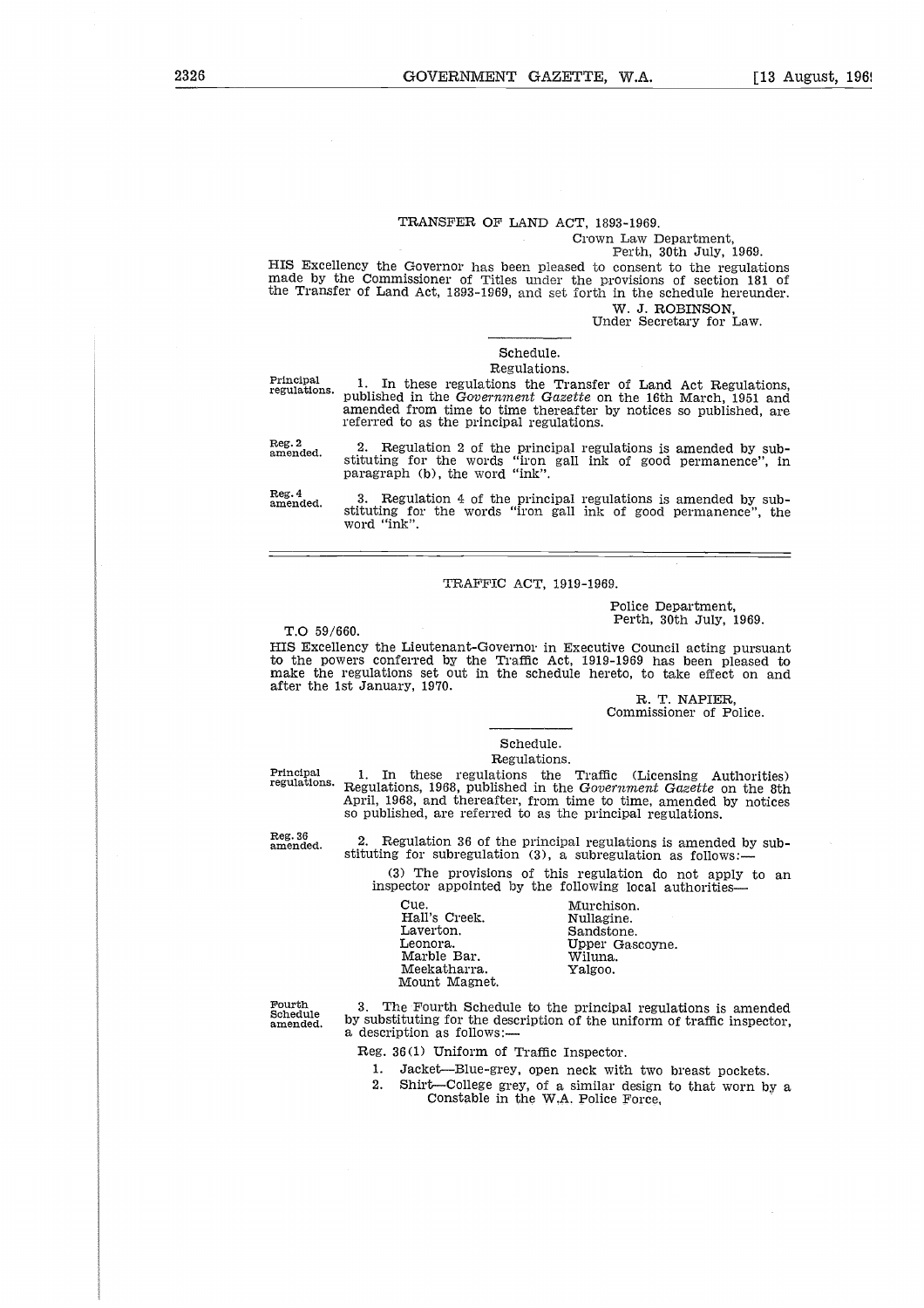- 3. Tie—Blue-grey.
- 4. Trousers or Breeches—Blue-grey.
- 5. Leggings, Boots, Shoes—Black.
- 6. Cap—Peaked cap with blue-grey cover. or

Crash Helmet—Black or white.

- 7. Badges—The badge depicted in this schedule to be worn as required by subregulation (2) of regulation 36 of these regulations and a badge of the design depicted in the Fifth Schedule to be worn, crossways, on each shoulder.
- 8. Buttons—Gilt or chrome and embossed or stamped with the words "Traffic Inspector".
- 9. Buckle on belt—Gilt or chrome.

Note: An inspector appointed by a local authority, the district of which is wholly or partly north of the 26th parallel of south latitude, may wear, in lieu of items 2, 3 and 4 of the above uniform, the following items-

- 1. Shirt—Khaki, open neck.
	- 2. Trousers—Khaki, long or short, but where shorts are worn the legs of the shorts shall not be more than five inches above the knee and they shall be worn with long khaki hose finishing not more than three inches below the knee.

4. The principal regulations are amended by adding after the Fifth<br>uuth Schedule, a schedule as follows:— Fourth Schedule, a schedule as follows:

added.

Fifth Schedule. Shoulder Badges for Traffic Inspector. (Gilt or Chrome.)



#### TRAFFIC ACT, 1919-1969.

Police Department, Perth, 16th July, 1969.

T.O. 59/688.

HIS Excellency the Lieutenant Governor in Executive Council acting pursuant to the powers conferred by the Traffic Act, 1919-1969, has been pleased to make the regulations set out in the schedule hereunder.

> R. T. NAPIER, Commissioner of Police.

## Schedule.

#### Regulations.

1. In these regulations the Road Traffic Code, 1965, published in the *Government Gazette* on the 30th December, 1965, and amended from time to time thereafter by notices so published are referred to as the principal regulations. Principal regs.

2. Regulation 1613 of the principal regultions is amended by substituting for the passage, "10 inches by 10 inches" in line six of subregulation (1), the passage, "54 inches by **5i inches".** Reg. 1613 amended.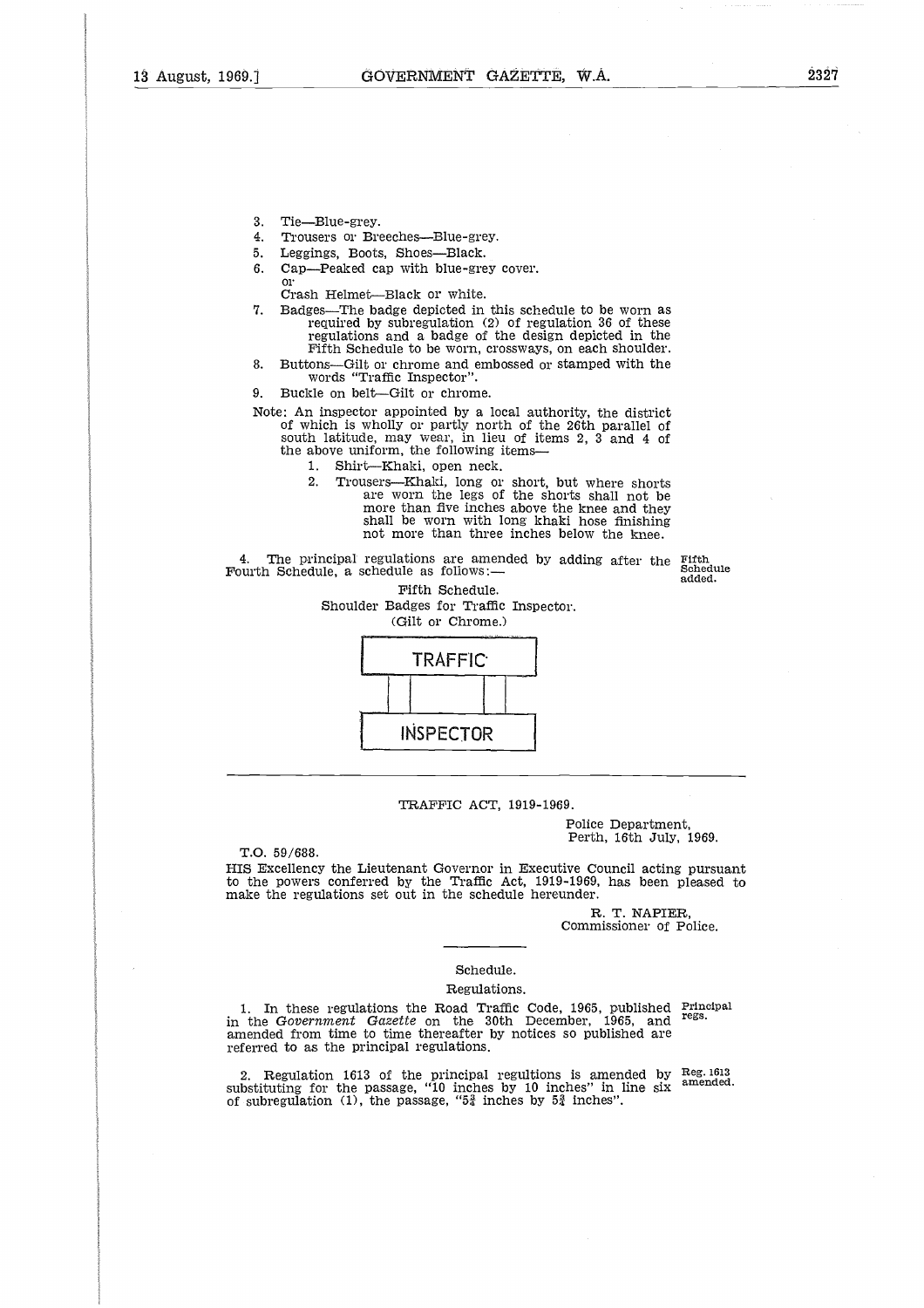## HEALTH ACT, 1911-1968. Department of Public Health,

Perth, 4th August, 1969.

HIS Excellency the Governor in Executive Council, acting under the provisions of the Health Act, 1911-1968, has been pleased to make the model by-laws set out in the schedule hereunder.

*W.* S. DAVIDSON, Commissioner of Public Health.

#### Schedule.

#### Model By-laws Series "A".

Principal by-laws.

1. In these by-laws the Model By-laws Series "A" published in the *Government Gazette* on the 8th April, 1927, and reprinted in the *Government Gazette* on the 17th July, 1963 pursuant to the Reprinting of Regulations Act, 1954, with all amendments up to and including the 25th June, 1963 and amended from time to time thereafter by notices published in the *Government Gazette* are referred to as the principal by-laws. W. S. DAVIDSON,<br>
Commissioner of Public Health.<br>
Schedule.<br>
Model By-laws Series "A".<br>
Principal 1. In these by-laws the Model By-laws Series "A" published in<br>
the Government Gazette on the 8th April, 1927, and reprinted i

2. The principal by-laws are amended by adding after by-law 1B a by-law as follows:—

1BB. (1) In every office the occupier shall provide sanitary conveniences for the use of the persons employed or engaged<br>therein in accordance with the following scale and conrred to as the principal by-laws.<br>The principal by-laws are amended by adding after by-law<br>a by-law as follows:—<br>IBB. (1) In every office the occupier shall provide sanitary<br>conveniences for the use of the persons employe ditions:-

| Water Closets                                                                          | Proportion of<br>Pans to Female<br>Employees | Proportion of<br>Pans to Male<br>Employees | Hand Basins        |
|----------------------------------------------------------------------------------------|----------------------------------------------|--------------------------------------------|--------------------|
| When the number of<br>employees does not<br>exceed 100<br>$\cdots$<br>When such number | $1$ to $20$                                  | $1 \text{ to } 25$                         | $1 \text{ to } 20$ |
| exceeds 100 but<br>does not exceed 200<br>When such number                             | $1$ to $25$                                  | $1 \text{ to } 30$                         | $1$ to $20$        |
| exceeds 200<br>$\cdots$                                                                | $1$ to $25$                                  | $1 \text{ to } 40$                         | $1 \text{ to } 20$ |

(2) Subject to sub-bylaw (3) of this by-law separate closet accommodation shall be provided for the persons of different sexes and the entrance to each closet shall bear a sign to indicate for which sex its use is intended.

(3) In an office in which the majority of those employed or engaged are of the one sex and not more than two employees are of the other sex, separate closet accommodation for the persons of different sexes is not required if separate accommodation is provided or available in adjoining or adjacent premises at all times.

(4) Closets for different sexes shall not adjoin each other unless the closets are separated by a wall of brick, stone or concrete not less than 4 inches in thickness.

(5) The door of every external closet shall be properly screened from the ground to a height of at least six feet and screening shall also be provided to prevent the closet being visible from overlooking windows.

(6) Any closet for females shall have a separate entrance behind the screen and that entrance shall not be within twelve feet horizontally of the entrance of any closet intended for the use of males.

(7) In every office in which more than twelve males are employed, urinal accommodation shall be provided in the proportion of one stall or two feet of urinal for each thirty male employees.

(8) The distance between a person's workplace and the closet shall be not greater than the height of one storey, or more than 300 feet horizontally.

(9) The occupier shall cause sanitary conveniences to be cleaned each day.

(10) All sanitary conveniences required to be provided by this by-law shall be connected to an approved system of sewerage and the fittings and installation shall be of a standard that conforms to the by-laws made under the Metropolitan Water Supply, Sewerage and Drainage Act, 1909.

(11) Where there is more than one office located in a building or part of a building, the occupiers of those offices may jointly provide the sanitary conveniences required by this bylaw as if those offices were one office.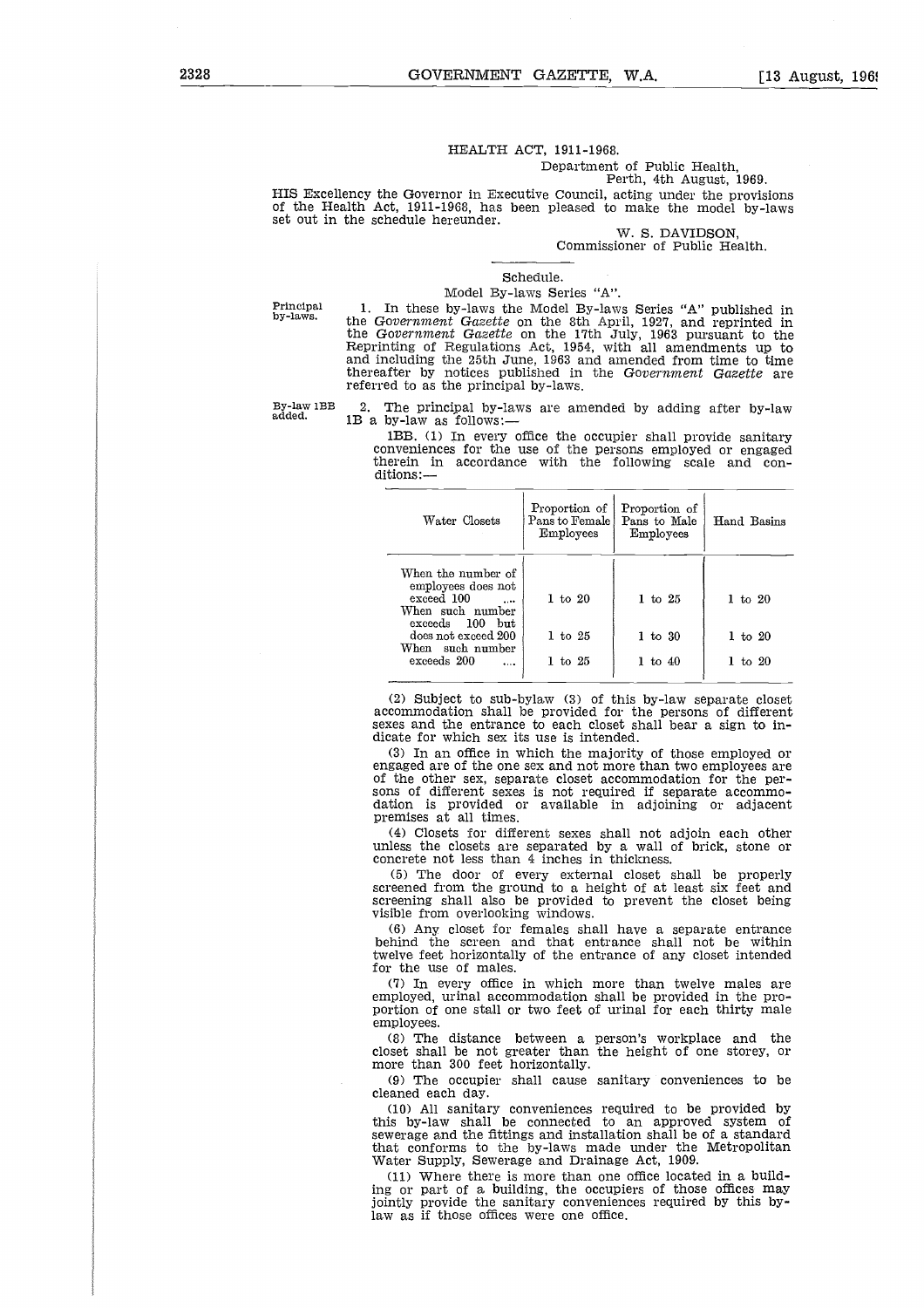$(12)$  In this by-law-

"office" means any building or other premises or part thereof in which one or more persons are employed or engaged, directly or indirectly, to perform work of a professional or clerical nature in connection with any profession or business.

(13) The provisions of this by-law do not apply to, or in relation to, any premises which, on the date of the coming into operation of this by-law in the municipal district, are an office within the meaning of sub-bylaw (12) of this by-law, so long as those premises continue to be used as an office and are (12) In this by-law—<br>
"office" means any building or other premises or pa<br>
thereof in which one or more persons are employed<br>
engaged, directly or indirectly, to perform work of<br>
professional or clerical nature in connect

# HEALTH ACT, 1911-1968.

# Shire of Cockburn.

WHEREAS under the provisions of the Health Act, 1911-1968, as amended, a local authority may make or adopt by-laws and may alter, amend or repeal any by-laws so made or adopted: Now, therefore, the Shire of Cockburn, being a local authority within the meaning of the Act and having adopted the Model By-laws described as Series "A" as reprinted pursuant to the Reprinting of Regulations Act, 1954, in the *Government Gazette* on the 17th July, 1963, doth hereby resolve and determine that the said adopted by-laws shall be amended as follows:—

Part I.—GENERAL SANITARY PROVISIONS.

After by-law 14 insert a new heading and by-law 14A to read as follows: Prescribed Areas—Section 112A.

14A, The areas described in the Schedule hereto are prescribed as areas within which the provisions of Section 112A of the Act shall operate and have effect.

Schedule.

The whole of the District of the Shire of Cockburn.

Passed at a meeting of the Cockburn Shire Council held on the 8th day of April, 1969.

J. H. COOPER, President. E. L. EDWARDES, Shire Clerk.

Approved by His Excellency the Governor in Executive Council this 30th day of July, 1969.

W. S. LONNIE, Clerk of the Council.

#### HEALTH ACT, 1911-1968. Shire of Perth.

#### Amendments to Consolidated Health By-laws.

THE Shire of Perth being a Local Authority under the provisions of the Health Act, 1911-1968, doth hereby under and by virtue of the powers conferred upon it in that behalf by the said Act and all other powers enabling it

The By-laws of the Shire of Perth published in the *Government Gazette* of the 30th May, 1961, as amended from time to time are hereby amended in the following manner:

The Third Schedule is repealed and the following new Schedule is inserted in its place:—

Third Schedule.

Fees.

Sanitary Charges:

Annual Charge: \$52 per pan or other receptacle removed.

Additional Service: \$1 per removal.

Builders Service: \$30 per pan or other receptacle removed for each period of six months or part thereof calculated from the date of the com-mencement of the service.

Rubbish Charges:

House refuse—\$8 per annum for a once weekly service. Other refuse-20 cents per bin. Pig Swill-10 cents per cubic foot.

Tipping Fee:

Solid refuse-50 cents.

Liquid refuse

Up to but excluding 1,000 gallons-50 cents.

1,000 gallons up to and including 1,500 gallons—\$1.

Over 1,500 gallons up to and including 2,000 gallons—\$1.50.

Each additional 500 gallons or part thereof over 2,000 gallons—\$1.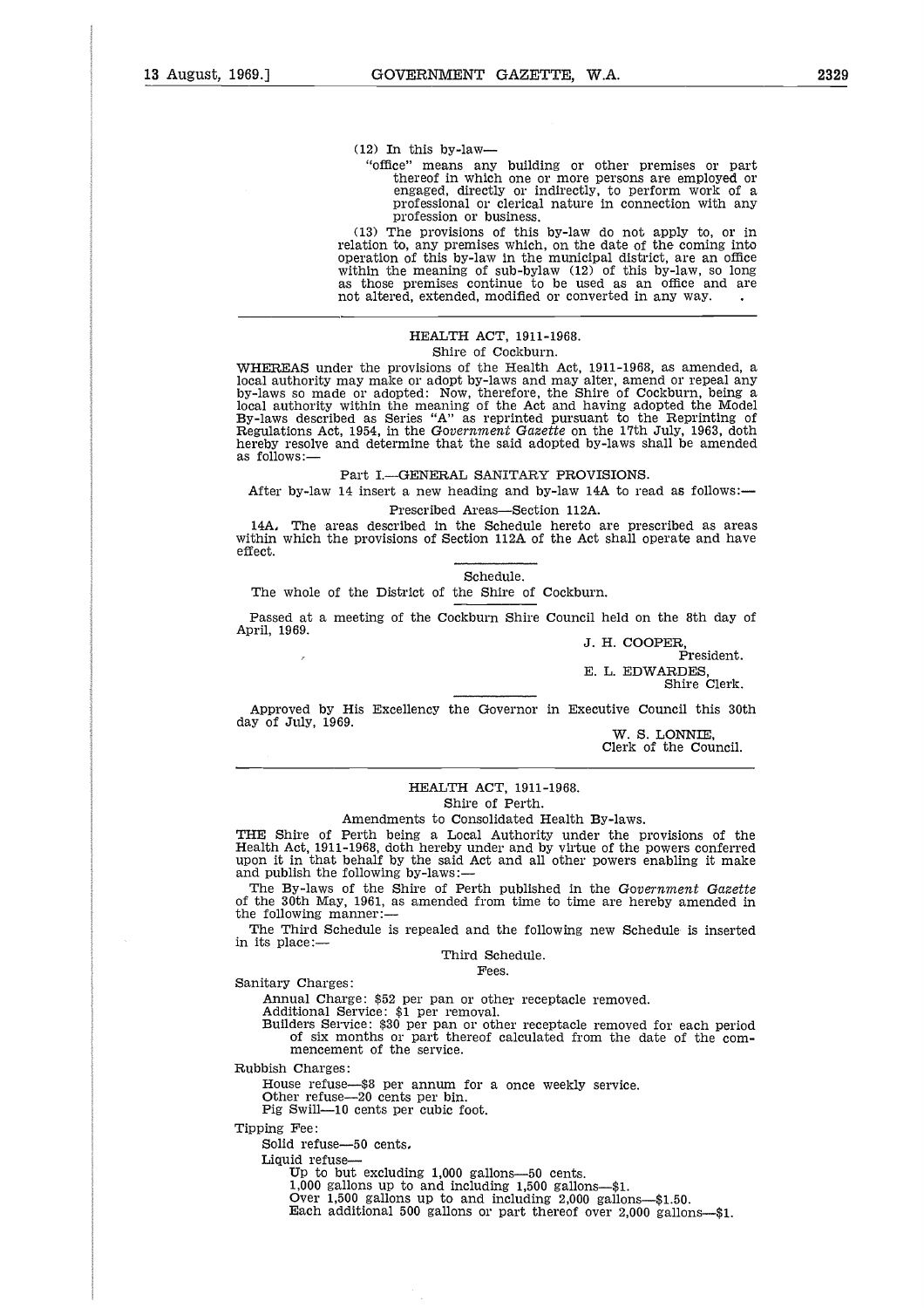Registration of premises as a Cafe where food is cooked on the premises and every renewal thereof—\$10.00.

Registration of premises as a Cafe where no food is cooked on the premises and every renewal thereof—\$4.00.

Licence to proprietor to conduct a Cafe and every renewal thereof—\$2.00.

Registration of a Food Stall and every renewal thereof—\$10.00.

Licence to conduct a Food Stall and every renewal thereof-\$2.00.

Registration of premises in which fowls or turkeys in excess of twenty in number are kept—\$2.00.

Offensive Trades.

Registration of fish shop—\$6.30. Registration of any other offensive trade—\$10.00.

Dated this 8th day of July, 1969. The Common Seal of the Shire of Perth was hereunto affixed by authority of a resolu-

tion of the Council in the presence of:—

 $1.8.1$ 

M. STARKE,

President. LLOYD P. KNUCKEY, Shire Clerk.

Approved by His Excellency the Governor in Executive Council this 30th day of July, 1969.

W. S. LONNIE, Clerk of the Council.

LOCAL GOVERNMENT ACT, 1960-1969. The Municipality of the City of Melville.

By-Laws Relating to Air-Conditioning Units.

L.G. 551/69.

IN pursuance of the powers conferred upon it by the abovementioned Act and of all other powers enabling it the Council of the abovementioned Municipality hereby records having resolved on the thirteenth day of May, 1969, to make and submit for confirmation by the Governor, the following by-law:-

1. In this by-law "air-condition unit" means any machine, device, equipment, plant, or part thereof which constitutes or is part of any mechanical system of ventilation or air conditioning.

2. No air conditioning unit shall

- (a) project over any part of a street unless provision is made, to the satisfaction of the Building Surveyor of the City of Melville, for the collection of water discharged from such unit and for its disposal into the stormwater drainage system provided, that where such unit is installed above a verandah, balcony or awning no such provision shall be necessary;
- (b) project over any part of a street unless the bottom of such unit is not less than nine feet above such street;
- (c) project more than 12 inches over any part of a street less than 33 feet in width;
- (d) project more than 18 inches over any part of the street more than 33 feet in width.

3. No air conditioning unit which exhausts foul or vitiated air into the street shall be installed under a verandah, balcony or awning which projects over any part of a street. ロコピン Costic District Costic Advancement Costic Advancement Costic デジタル しょうしょう ul or y<br>permits<br>permits<br>n of th<br>m<br>R. F. C<br>J. E. E<br>r

4. Any person who installs, uses, maintains or permits to be installed, used or maintained an air conditioning unit in breach of the provisions of this by-law shall be guilty of an offence.

Dated this 10th day of June, 1969. The Common Seal of the City of Melville was

hereunto affixed in the presence of-

 $[T.S.]$ 

Recommended

L. A. LOGAN,

R. F. CARROLL, Mayor.

Town Clerk.

Minister for Local Government.

Approved by His Excellency the Governor in Executive Council on the 30th day of July, 1969.

W. S. LONNIE, Clerk of the Council.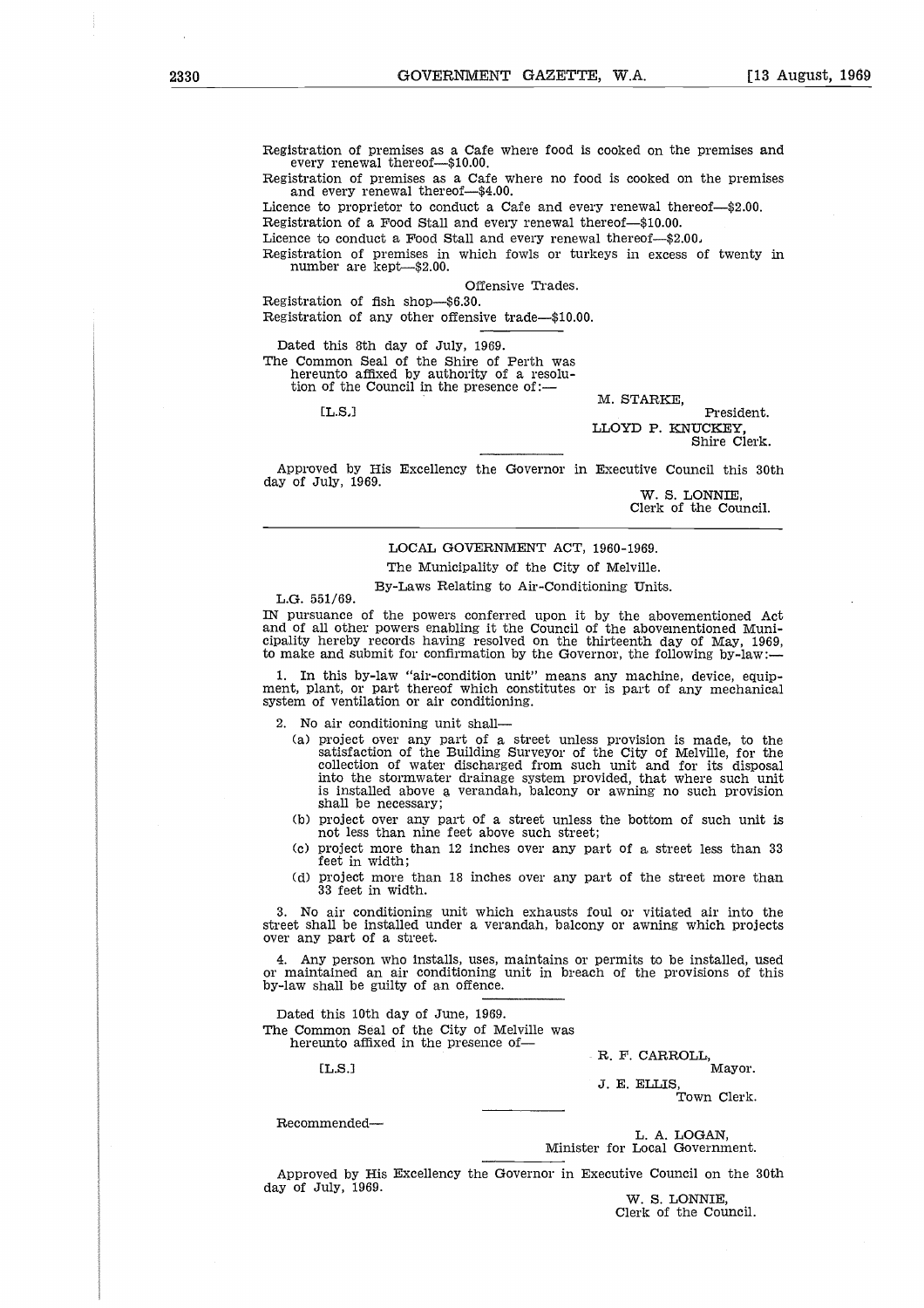#### LOCAL GOVERNMENT ACT, 1960-1969.

## The Municipality of the Shire of Kwinana.

By-Law Amending By-Laws—Use of Land.

L.G. 590/67B.

IN pursuance of the powers conferred upon it by the abovementioned Act and by all other powers enabling it, the Council of the abovementioned Municipality hereby records having resolved on the 24th day of July, 1968, to amend the By-laws of the Municipality of Kwinana passed at an Ordinary Meeting of the Council held on the 29th day of December, 1955 and published in the *Government Gazette* of the 3rd February, 1956, with subsequent amendments, in the following manner:

Third Schedule—Rural Zone.

The Third Schedule (Rural Zone) *is* amended by deleting therefrom Kwinana Lot 281.

A new Schedule is added after the fourteenth Schedule as follows:

Fifteenth Schedule.

Special Purpose Zone—Totalisator Agency Board Premises. All that portion of land contained in Kwinana Lot 281. n the 1<br>ird Sc<br>Sched<br>L.Purp<br>contain<br>mon Sed her<br>[L.S.]

The Common Seal of the Shire of Kwinana was affixed hereto in the presence of-

 $LT.S.1$ 

F. G. J. BAKER, President F. W. MORGAN, Shire Clerk.

Recommended

L. A. LOGAN, Minister for Local Government.

Approved by His Excellency the Governor in Executive Council this 30th day of July, 1969.

W. S. LONNIE, Clerk of the Council.

# DOG ACT, 1903-1967.

Shire of Rockingham.

L.G. 237/59.

IN pursuance of the powers conferred upon it by the abovementioned Act and of all other powers enabling it, the Council of the Municipality of the Shire of Rockingham hereby records having resolved on the 10th day of June, 1969, to make and submit for confirmation by the Governor, the following By-laws. Dog By-laws published in the *Government Gazette* on the 28th day of September, 1960, and as amended from time to time are hereby amended as follows: IN pursuance of the powers conferred upon it by the abovementioned Act and<br>of all other powers enabling it, the Council of the Municipality of the Shire<br>of Rockingham hereby records having resolved on the 10th day of June of Rockingham hereby records having resolved on the 10th day of June, 1969,<br>to make and submit for confirmation by the Governor, the following By-laws<br>Dog By-laws published in the Government Gazette on the 28th day of Sep

#### Schedule.

|                                                                                                                                                      | Schedule.<br>The abovementioned by-laws are amended by substituting for the following:— |
|------------------------------------------------------------------------------------------------------------------------------------------------------|-----------------------------------------------------------------------------------------|
|                                                                                                                                                      | The Schedule.                                                                           |
|                                                                                                                                                      | Fees.                                                                                   |
|                                                                                                                                                      | \$                                                                                      |
| For the seizure or impounding of a dog                                                                                                               | 2.00<br>1.00                                                                            |
| For the sustenance and maintenance of a dog in a pound per day<br>For the destruction of a dog $\ldots$ $\ldots$ $\ldots$ $\ldots$ $\ldots$ $\ldots$ | 1.00<br>$\cdots$                                                                        |
|                                                                                                                                                      |                                                                                         |
| July, 1969, in the presence of-                                                                                                                      | The Common Seal of the Municipality was hereby affixed this 11th day of<br>A. POWELL.   |
| [L.S.]                                                                                                                                               | President.                                                                              |
|                                                                                                                                                      | D. J. CUTHBERTSON.<br>Shire Clerk.                                                      |
|                                                                                                                                                      |                                                                                         |
| Recommended-                                                                                                                                         | L. A. LOGAN.<br>Minister for Local Government.                                          |
|                                                                                                                                                      |                                                                                         |
|                                                                                                                                                      | Approved by His Excellency the Governor in Executive Council this 30th                  |

Approved by His Excellency the Governor in Executive Council this 30th day of July, 1969.

*W.* S. LONNIE, Clerk of the Council.